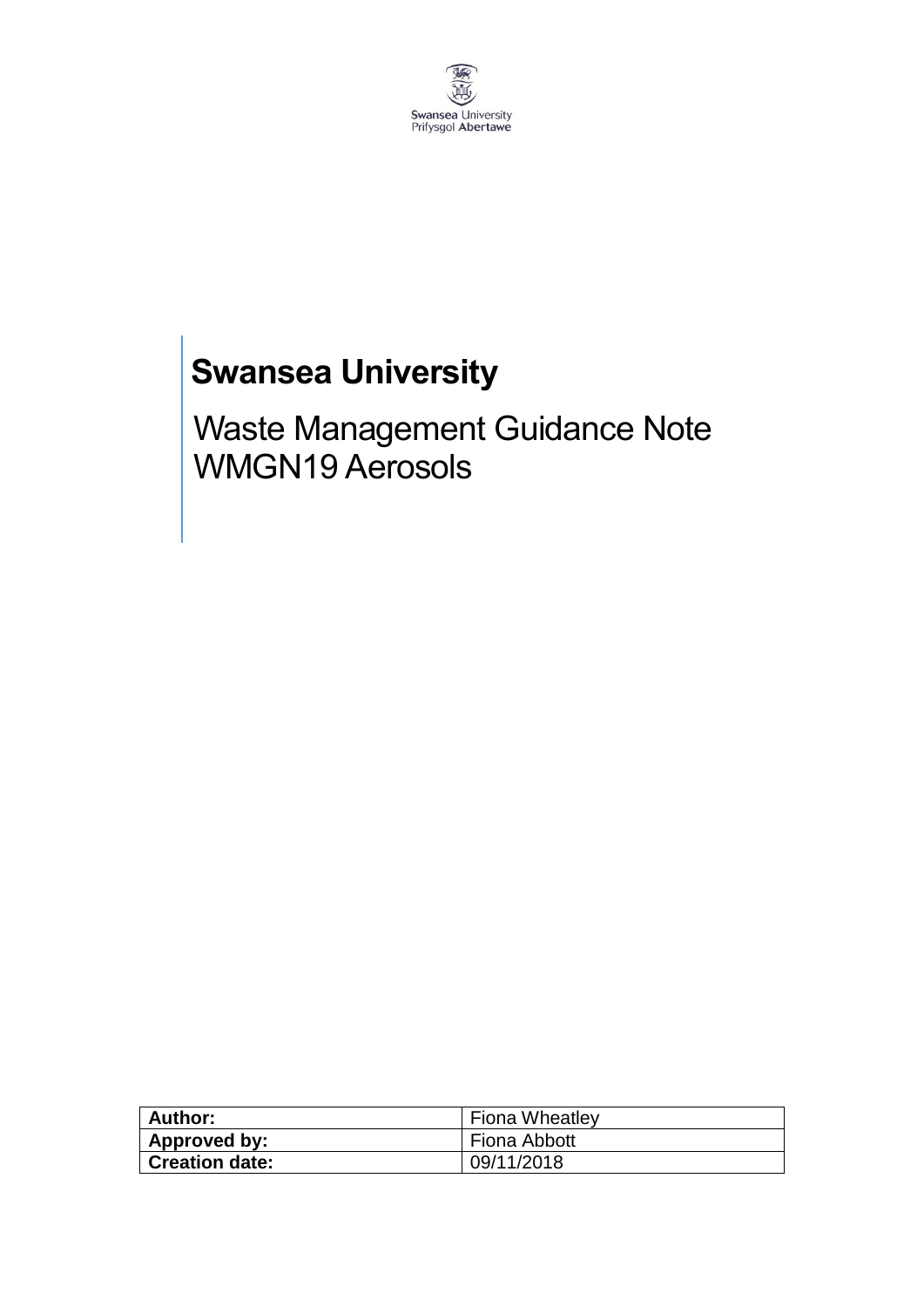| <b>Waste Management Guidance Note WMGN19</b> |                                    |
|----------------------------------------------|------------------------------------|
| <b>Aerosols</b>                              |                                    |
| <b>Location Generated</b>                    | Across colleges / PSUs             |
| <b>EWC</b>                                   | $15 - 01 - 10*$                    |
| Type                                         | Hazardous                          |
| <b>Disposal Method</b>                       | Segregated for specialist disposal |
| Bin/ Bag Type                                | <b>Contractor collection</b>       |

# **Duty of Care Requirements**

Any business or public body that generates waste materials should apply the waste hierarchy to all streams in order to minimise the amount of waste sent for disposal. In practice, this means ensuring all wastes are segregated at source and disposed of via the correct stream. General municipal waste should therefore be the last option for waste.

The University has committed to segregating its waste at source and focusing on separating key recycling streams; cans, paper, plastics, food and glass. Segregation at source improves recyclate quality and also adheres to the Waste Regulations (England and Wales) 2011. The Regulations stipulate that materials such as paper, metal, plastic and glass must be collected separately if it is necessary to encourage high quality of the recycling of the material.

Aerosols are classified as hazardous under the Hazardous Waste Regulations, as aerosols will often contain residues of hazardous materials and as such have to be treated as hazardous waste, if a residue remains. Aerosol cans are typically made of steel and aluminium and are therefore highly recyclable and must be segregate for reprocessing.

The University and its appointed contractors must segregate all waste aerosols for disposal.

### **Disposal Instructions**

### **Internal Disposal for Empty Can/s / Non-hazardous**

To dispose of empty aerosol can/s with **no remaining hazardous residues**, ensure the can is not pierced or crushed in any way. Place the can/s in a clear bag and place in to the 'cans' compartment of the recycling quad bins located throughout the University.

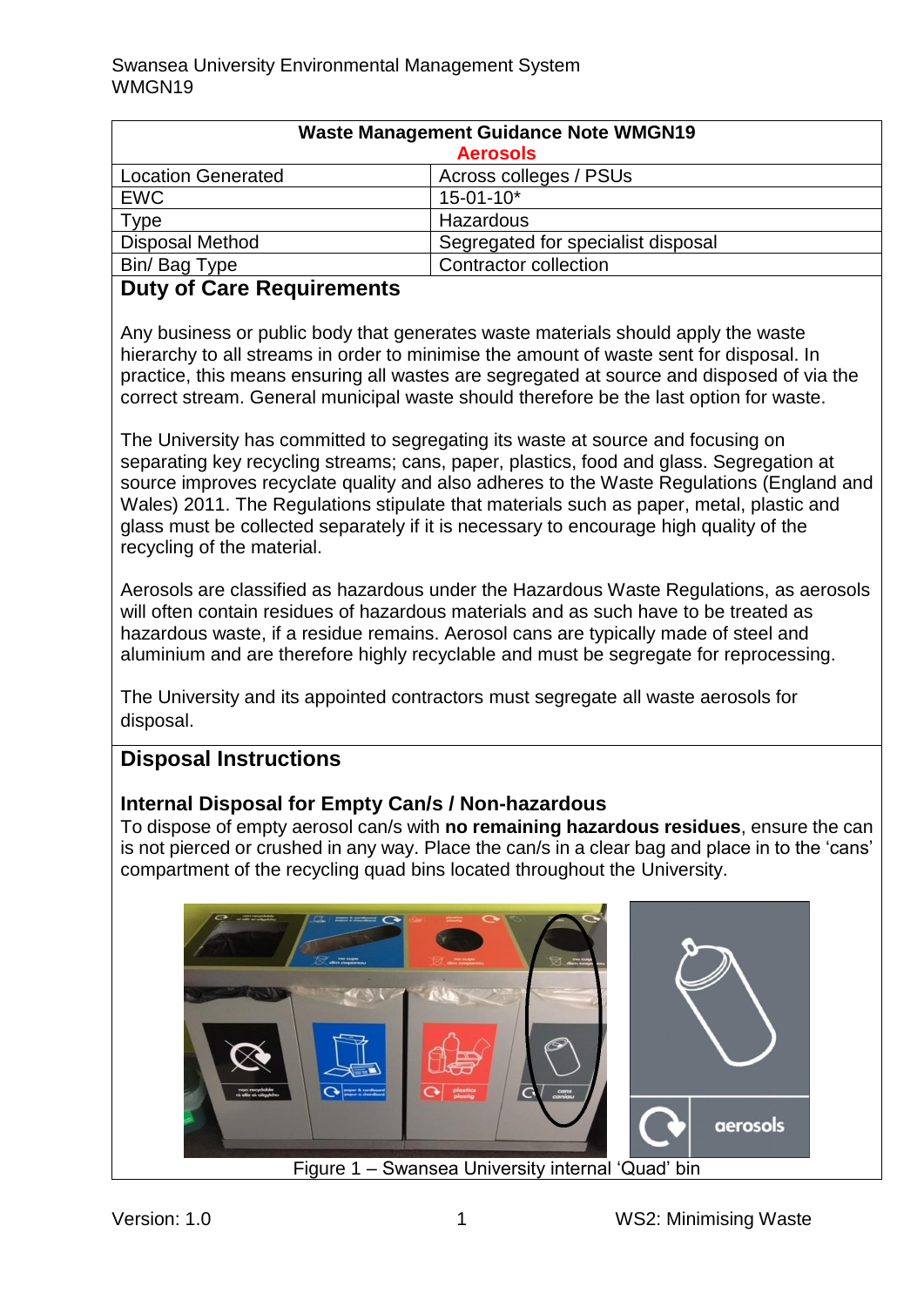#### **Can/s with residue / Hazardous Substances**

To dispose of aerosol cans containing hazardous substances, place a works order via the [Help Desk](https://quemis.swan.ac.uk/Q2_Live/login) portal to arrange collection.

Contractors should not leave any aerosols on campus following the completion of a works order or project. If aerosol cans are left behind following works contact the relevant Projects Officer or email [esates-watse@swansea.ac.uk.](mailto:esates-watse@swansea.ac.uk)

**Aerosol containing hazardous substances must not be placed in any external University bin under any circumstance** 

## **Disposal Cost**

For information on aerosol disposal costs email [estates-waste@swansea.ac.uk](mailto:estates-waste@swansea.ac.uk)

**For further guidance please contact [Estates-Waste@Swansea.ac.uk](mailto:Estates-Waste@Swansea.ac.uk)**